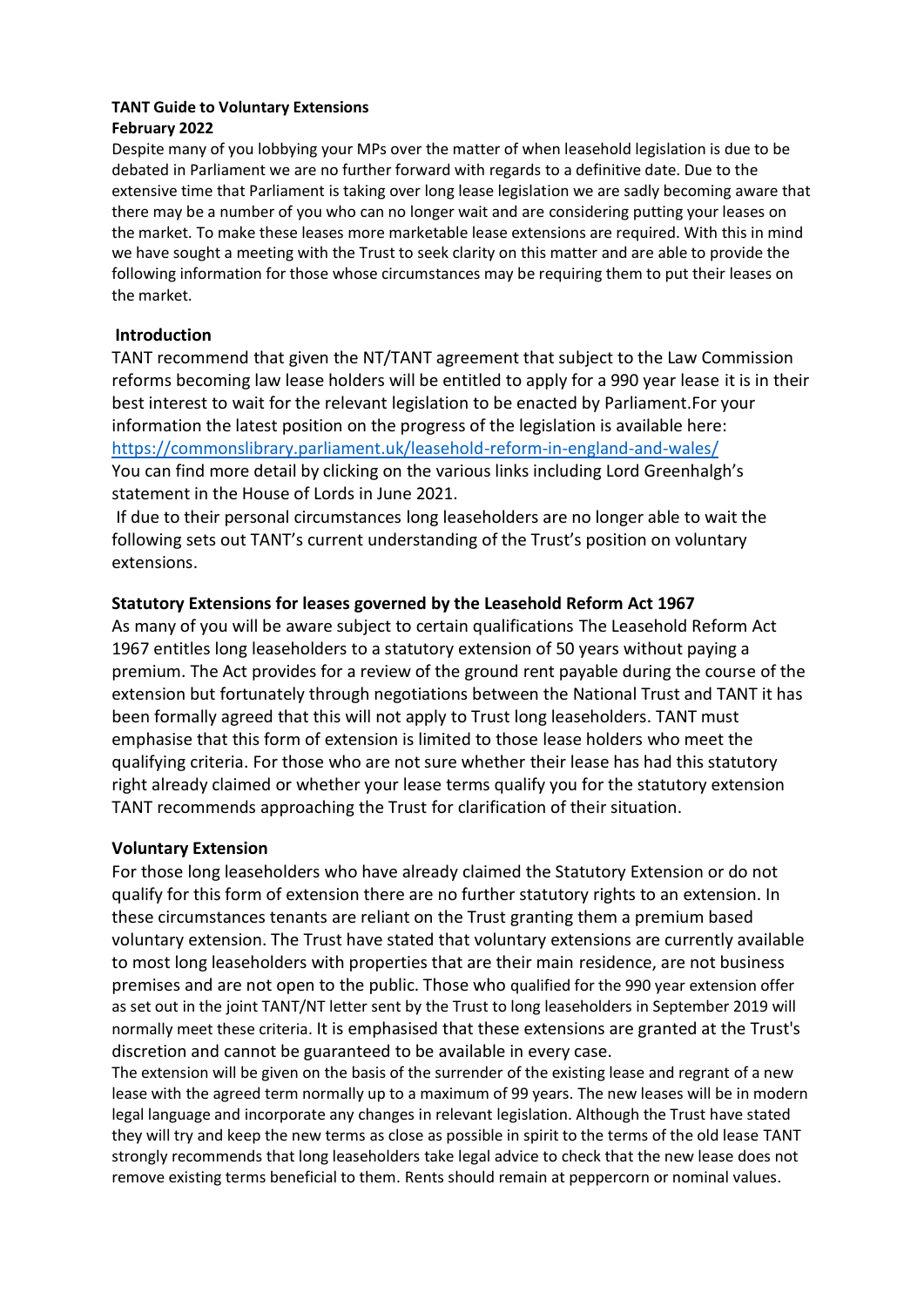#### **Initial Approach**

Long leaseholders are advised to make an initial approach to the Trust to determine what exactly is on offer and how the Trust may be able to help them before expending potentially large sums on professional advice. The Trust will explain the process and also highlight several areas in which it could help the tenant as detailed below.

The Trust has stated that it may provide ballpark valuations to tenants who are considering marketing their leases but are unsure of the financial consequences and how this will impact on them in the future. TANT must emphasise that these are not guaranteed, accurate valuations and neither the Trust nor the long leaseholder can be held to them.

TANT would advise that this is only an opening discussion and if you are interested in going further you should seek professional legal and valuation advice as soon as possible and before committing to any detailed financial or legal arrangements.

## **Back To Back Sale**

For those long leaseholders who have been granted a voluntary extension who wish to sell their lease, the Trust will subject to contract allow them to market it with the offer of a full 99 year term with the premium being paid by the vendor on completion of the sale. Early discussions with the Trust before you want to sell your property are recommended so that the lease extension negotiations do not hold up your sale. It is important that you have an assessment of the possible premium prior to marketing your property. This offer will be particularly useful for tenants with cash flow issues and will avoid the difficulties of having to pay up front for the premium cost of a voluntary extension prior to marketing.

## **Buy Back by the Trust**

As with the 990yr lease extension proposal the Trust may in some cases be willing to buy back the lease directly from its tenant at market value. This will be indicated during the initial approach. Unless your lease contains a buy back clause, there is no obligation on you to sell it to the Trust.

#### **Premium Calculation**

The calculation is initiated obtaining a valuation of the leased property on the assumption it was sold on a freehold basis. As shown in the example calculation below it is the most critical element in the calculation of premiums as the greater the assumed freehold value the greater the premium cost. The freehold value is derived by a valuer using the RICS valuation rules which require evidence of sales of comparable properties in the locality. Lease holders can challenge the Trust's valuation by employing their own professional valuer and TANT recommend that you do so at as early a stage in the process as possible.

Once the freehold value of the property has been agreed the premium is calculated using relativity graphs. The Trust use the graph published by Savills for un-enfranchiseable property. For an extension to 99 years the premium is calculated as the difference in value between a lease with 99 years unexpired and one with the actual unexpired term. The relevant graph can be found here: [https://www.graphsofrelativity.co.uk/inputs/3/valDate/2021-09-](https://www.graphsofrelativity.co.uk/inputs/3/valDate/2021-09-20/unexpTerm/70/hiddens/null/checkeds/null)

[20/unexpTerm/70/hiddens/null/checkeds/null.](https://www.graphsofrelativity.co.uk/inputs/3/valDate/2021-09-20/unexpTerm/70/hiddens/null/checkeds/null)

By way of example for a lease with 70 years unexpired and an agreed freehold value of £300000:

|                                           | Relative value % from<br>relativity graph | Giving lease value of:           |  |
|-------------------------------------------|-------------------------------------------|----------------------------------|--|
| Value of lease with<br>99 year term       | 94.4%                                     | $0.944 \times £300000 = £283200$ |  |
| Value of lease with<br>70 years unexpired | 84.4%                                     | $0.844$ X £300000 = £253200      |  |

**Premium is difference in lease values £283200 -£253200 = £30000**